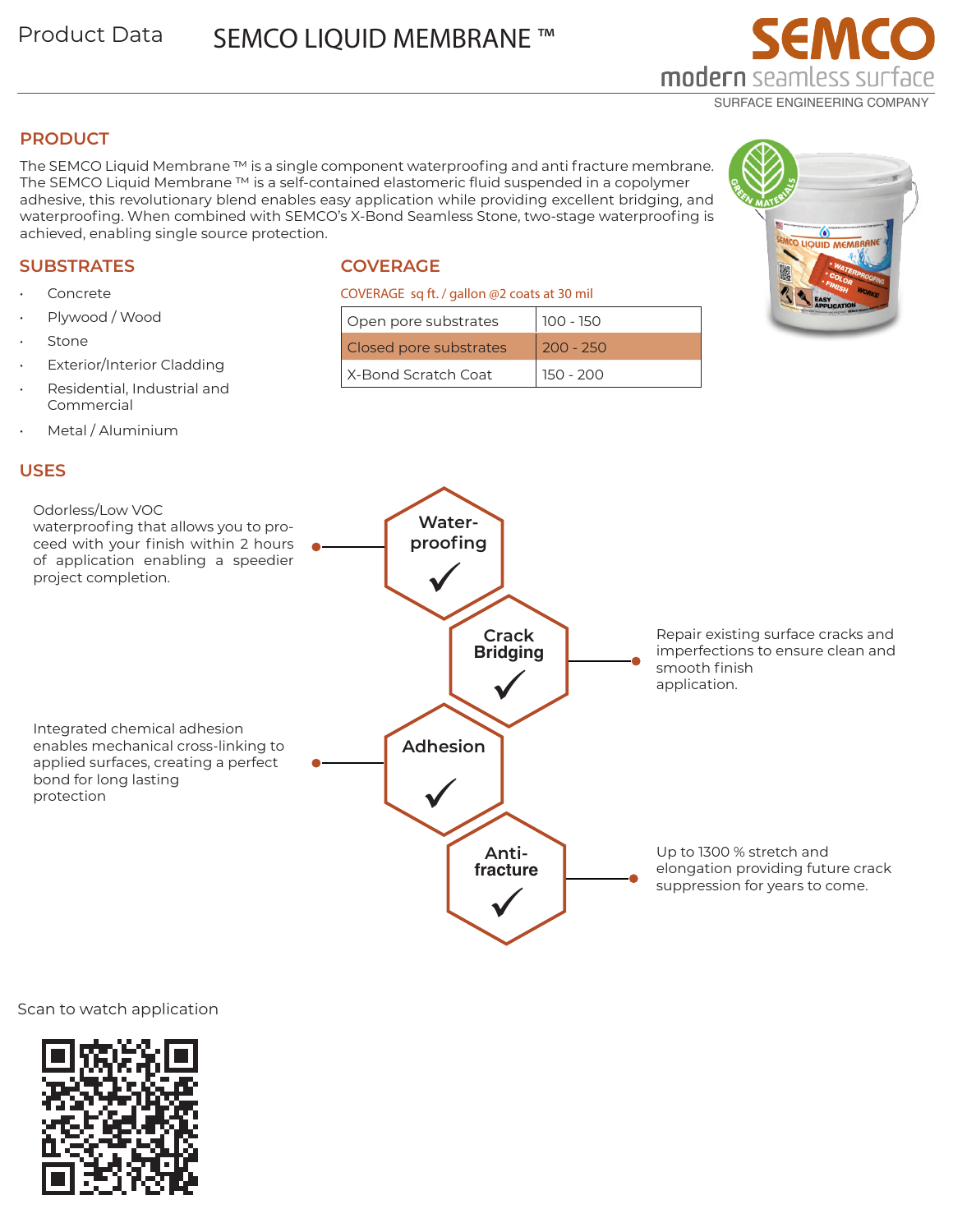## **APPLICATION**

| Application             | 1/2 " nap roller ; Airless sprayer with tip size 21 at 2,500 PSI (minimum 2 coats) |
|-------------------------|------------------------------------------------------------------------------------|
| Application environment | Apply at temperatures from 50°F to 90°F                                            |
| Color                   | Orange (other colors available on request)                                         |
| Chemical type           | Latex - crosslink hybrid                                                           |
| Clean up                | SEMCO Stone Soap with water                                                        |
| Shelf life              | 2 year in controlled environment (ambient temperature of 60F - 72F)                |
| Packaging               | 1 gal.   5 gal.   55gal.                                                           |



**DRYING / RECOAT TIME**

Drying times are affected by temperature and relative humidity. The chart represents guidline values but each project is to be treated individually.

The chart represents the time needed in between coats at specified temperature.

## **CURE TIME**

Cure / humidity Time **75% 3 days 10 days 50% 12 hrs** Time 90 F 72 F 50 F **5 days 7 days** Curing time is affected by temperature and humidity. For example at only 50F, a full cure would take 10 days in comparison to at 95 F it would only take 5 days to cure.

## **ASTM TEST RESULTS**

| ANSI 118.10 - Breaking Strength (ASTM D751, Procedure B)   | Pass               |
|------------------------------------------------------------|--------------------|
| ANSI 118.10 - Dimensional Stability (ASTM D1204)           | <b>Pass</b>        |
| ANSI 118.10 - 7-Day Shear Strength (ASTM C482-9.8)         | 173 PSI / Shear    |
| ANSI 118.10 - 7-Day Water Immerseion Shear Strength        | <b>132 PSI</b>     |
| ANSI 118.10 - 4-Week Shear Strength                        | 234 PSI            |
| ASTM E96 - Water Vapor Transmission                        | 1.52 ( $g/hr$ -m2) |
| ASTM E96 - Water Vapor Transmission: Permeability          | 0.135 (perm-in)    |
| ISO 37 - Tensile Strength (ASTM D412): Maximum Stress      | 390 PSI            |
| ISO 37 - Tensile Strength (ASTM D412): Ultimate Elongation | 1300 %             |